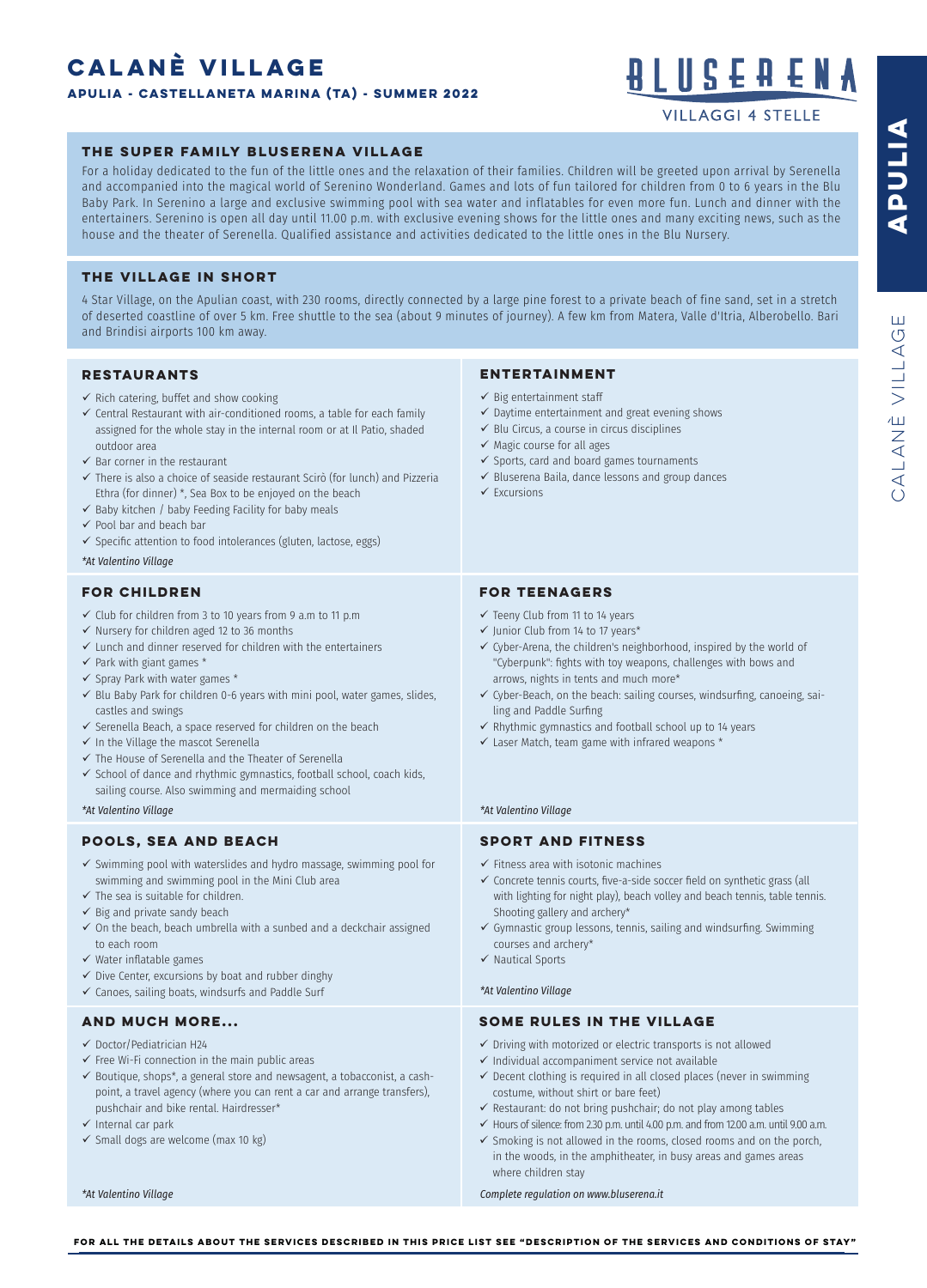# **ONLINE ONLY EXCLUSIVE ADVANTAGES**

If you or your agency book online

- $\checkmark$  Free cancellation up to 14 days before arrival
- $\checkmark$  2nd stay for free, for one person in special weeks
- $\checkmark$  If you are already a Bluserena customer: even more free drinks at the bar

# **thalasso spa**

Exclusive beauty SPA of 3,500 sqm., inside the next Kalidria Hotel & Thalasso SPA: thalassotherapy, beauty treatments, massages, wellness programs, relaxation and remise en forme programs. One outdoor seawater swimming pool and one indoor swimming pool with Aquatonic path, a Thalasso Oasis with Jacuzzi tubs en plain air, Turkish bath, sauna, hydro massage tubs and solarium.

#### **ETHRA RESERVE**

At Calanè Village, guests can access to the common areas, activities and entertainment at the nearby Valentino Village. Calanè Village is located within Ethra Reserve, an unique destination in Apulia, nestled in the protected natural reserve of Stornara, overlooking a long and wild private beach. A destination with 2 beautiful 5 star Hotels, Kalidria Hotel & Thalasso SPA and Alborèa Ecolodge Resort, and two 4 star Villages, Valentino Village and Calanè Village, a Congress center and Ethra Thalasso SPA, an exclusive beauty SPA of 3,500 sqm.

# **BOARD OPTIONS**

#### **FULL BOARD "PIÙ" - Bluserena Full Board treatment**

Buffet breakfast, lunch and dinner with show cooking, fltered tap water and draught wine are included. Table assigned to each family in the internal room or shaded outdoor area, Il Patio, (to be booked): one access per week to the restaurant, at Scirò beach restaurant (for lunch) and Pizzeria Ethra (for dinner). Sea Box to enjoy on the beach area, assisted lunch and dinner for children with the entertainment staff, assigned one beach umbrella with a sunbed and a deckchair. Use of Baby Kitchen/ Baby feeding facility.

#### **"EXTRA" - Bluserena All-Inclusive Offer**

In addition of services of FULL BOARD "PIÙ": at the main Bar, caffetteria, tap drinks in 20 cl glasses, fruit juices, syrups, draft beer, slushes, wine, prosecco, tonic liqueurs and liqueurs, aperitifs and vermouth, grappa and from 5.30 p.m. until 7.30 p.m. also a selection of cocktails; during the meal tap drinks in 40 cl glasses (3 years of age and up); two accesses per week at Scirò restaurant (for lunch) and Pizzeria Ethra (for dinner). This service also includes one beach towel per person (12 years of age and up).

# **ROOMS**

#### **CLASSIC**

One room apartments sleep 2 to 4 (some bunk beds) and three room apartments sleep up 5 (living area with single sofa bed, double bedroom, bedroom with two single beds, one bathroom) located in a courtyard buildings around the Calanè pool. They are equipped with air conditioning, 32-inch TV, fridge, safe and bathroom. Also available rooms on the ground floor with terrace and rooms at 1st or 2nd floor with balcony. Also available connected rooms and rooms for disabled guests.

# **PREMIUM**

One room apartments sleep 2 to 3, located in the main building closed to restaurant and pool, at the 1st or 2nd floor. In addition a 32-inch TV, Wi-Fi internet connection, a kettle with tea and herbal teas, an espresso coffee machine, one beach towel per person (aged 3+) with a midweek change (more frequent towel changes have an extra cost).

#### **STANDARD**

One room apartments sleep 2 to 3 and two room apartments sleep up 4, located in different buildings than Classic rooms, 200 meters from the hall. They are equipped with air conditioning, 32-inch TV, fridge, safe, bathroom. Also available rooms at the ground floor with terrace and rooms at 1st or 2nd floor with balcony. Dog Rooms are also available. Standard rooms with a fenced garden equipped with a kennel and a bowl.

# **COMFORT**

One room apartments sleep 2 to 3, located in the main building closed to restaurant and pool, at the 1st or 2nd floor. In addition a 43-inch TV with Sky channels, Wi-Fi internet connection, a kettle with tea and herbal teas, an espresso coffee machine, open minibar (water, 2 soft drinks and beer), beach umbrella in the central area (from 2° to 4° row), rent of beach towel per person (aged 3+) with daily change.

# **PRICES**

| PRICES PER PERSON PER NIGHT IN A DOUBLE ROOM<br>Arrival and departure on Sunday, alternative arrival days available only on<br>request. For stay of 1 to 3 nights with Saturday night, see "short stay" rates.<br>Room keys available from 2.30 p.m. and guaranteed by 4.00 p.m.; Check-out by<br>10.00 a.m., unless "Late Check-Out" booked. |                                        | A<br>29/5<br>5/6<br>11/9<br>18/9 | в<br>5/6<br>12/6 | C<br>12/6<br>19/6 | D<br>19/6<br>26/6 | Е<br>26/6<br>17/7<br>28/8<br>4/9 | F<br>17/7<br>31/7 | G<br>31/7<br>7/8 | н<br>7/8<br>14/8<br>21/8<br>28/8 | Π<br>14/8<br>21/8 | L<br>4/9<br>11/9 |
|-----------------------------------------------------------------------------------------------------------------------------------------------------------------------------------------------------------------------------------------------------------------------------------------------------------------------------------------------|----------------------------------------|----------------------------------|------------------|-------------------|-------------------|----------------------------------|-------------------|------------------|----------------------------------|-------------------|------------------|
| <b>CLASSIC</b><br><b>ROOM</b>                                                                                                                                                                                                                                                                                                                 | PIÙ - Bluserena Full Board             | 74                               | 84               | 89                | 94                | 107                              | 111               | 128              | 133                              | 160               | 87               |
|                                                                                                                                                                                                                                                                                                                                               | <b>EXTRA - Bluserena All Inclusive</b> | 87                               | 97               | 102               | 107               | 121                              | 125               | 142              | 147                              | 174               | 101              |
| <b>STANDARD</b><br><b>ROOM</b>                                                                                                                                                                                                                                                                                                                | PIÙ - Bluserena Full Board             | 70                               | 80               | 85                | 90                | 103                              | 107               | 124              | 129                              | 156               | 83               |
|                                                                                                                                                                                                                                                                                                                                               | <b>EXTRA - Bluserena All Inclusive</b> | 83                               | 93               | 98                | 103               | 117                              | 121               | 138              | 143                              | 170               | 97               |
| <b>PREMIUM</b><br><b>ROOM</b>                                                                                                                                                                                                                                                                                                                 | PIÙ - Bluserena Full Board             | 80                               | 90               | 95                | 100               | 115                              | 119               | 136              | 141                              | 168               | 95               |
|                                                                                                                                                                                                                                                                                                                                               | <b>EXTRA - Bluserena All Inclusive</b> | 93                               | 103              | 108               | 113               | 129                              | 133               | 150              | 155                              | 182               | 109              |
| <b>COMFORT</b><br><b>ROOM</b>                                                                                                                                                                                                                                                                                                                 | PIÙ - Bluserena Full Board             | 85                               | 95               | 100               | 105               | 122                              | 126               | 143              | 148                              | 175               | 102              |
|                                                                                                                                                                                                                                                                                                                                               | <b>EXTRA - Bluserena All Inclusive</b> | 98                               | 108              | 113               | 118               | 136                              | 140               | 157              | 162                              | 189               | 116              |

**FOR ALL THE DETAILS about THE SERVICES DESCRIBED IN THIS PRICE LIST SEE "DESCRIPTION OF THE SERVICES AND CONDITIONS OF STAY"**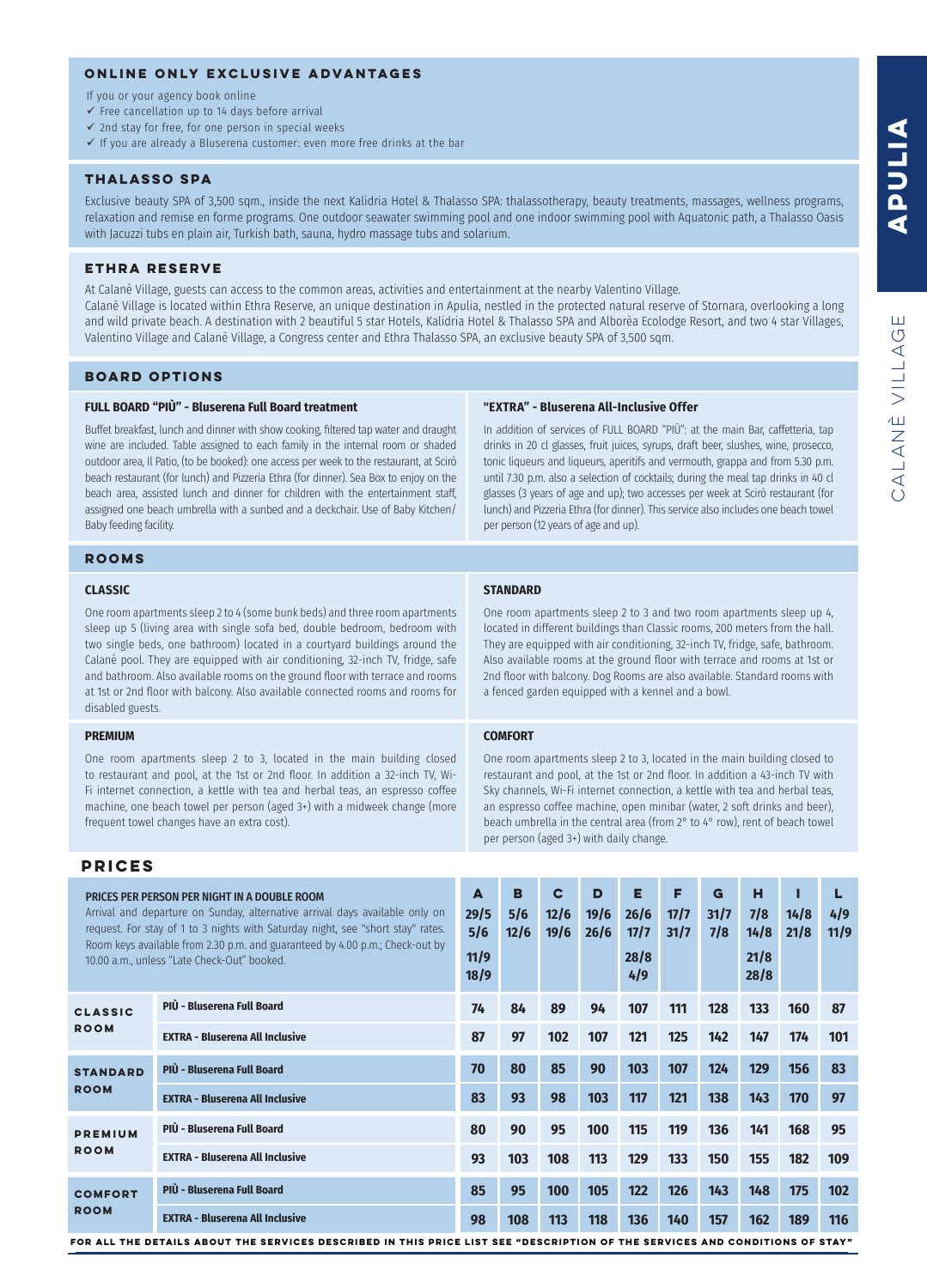# **APULIA APULIA**

# **jolly formula**

Unlimited access (by reservation during the stay) to the seaside restaurant Scirò (available for lunch) and Pizzeria Ethra (for dinner) both with buffet service, open at least 6 days a week. Bookable from 6/6 to 10/9, subject to limited availability. € 9 per room per day.

# **il patio**

Shaded area outside the central restaurant, with table assigned per family. Free, to be booked upon confrmation subject to availability.

# **coccinella baby care**

For children 0-3 years old. In the room there is a cot, changing table, toilet reducer (on request), bottle warmer, baby bath tub and linen set, Baby Kit (products for cleaning children); use of Baby Kitchen / Baby Feeding Facility, high chair in the restaurant; access to Blu Baby Park, a custom-made playground for children from 0 to 6 years. Compulsory fee for each child between 0 and 3 years old, per week € 77 up to 7/8 and from 4/9, € 84 from 7/8 to 4/9.

| <b>3RD/4TH/5TH BED REDUCTION</b>           | <b>3-8 YEARS</b> | 8-12 YEARS | <b>12-18 YEARS</b> | <b>FROM 18 YEARS</b> |
|--------------------------------------------|------------------|------------|--------------------|----------------------|
| Ages are intended for years not completed. | 80%              | 50%        | 40%                | 20%                  |

# **club card**

Mandatory for stays of 5 nights (from 3 years): € 39 per person for the 1st week, starting from the 8th night € 5 per day per person.

# **DOUBLE WITH SINGLE USE**

Supplement per day  $\epsilon$  24 until 26/6 and from 11/9 onwards;  $\epsilon$  61 from 26/6 to 17/7 and from 4/9 to 11/9;  $\epsilon$  69 from 17/7 to 7/8 and from 28/8 to 4/9;  $\epsilon$  85 from 7/8 to 28/8. Subject to limited availability.

#### **dog ROOM**

Small dogs allowed (up to 10 kg) with a supplement of € 25 per day; only if booked upon confirmation, for a minimum stay of 5 nights, € 15 per day. Standard room with fenced garden, equipped with kennel and bowl. Limited availability, to be booked.

# **EXCLUSIVE ADVANTAGES ONLY FOR THOSE WHO BOOK ONLINE**

Only if you or your agency book online on www.bluserena.it without telephone support:

#### FREE CANCELLATION UP TO 14 DAYS BEFORE THE BEGINNING OF THE HOLIDAY.

FREE BAR CONSUMPTIONS FOR ALREADY BLUSERENA CUSTOMERS: € 1.50 for Welcome customers, € 2.50 for Silver customers, € 3 for Golden customers, € 3.50 for Platinum and Platinum Plus customers and € 4 for Diamond customers per person per day. For children from 0 to 18 years of age, the values are reduced in proportion to the price list discount on the pension. For details see the rules of the BluserenaPiù Club.

2nd STAY FREE FOR ONE PERSON. 100% discount for one person on the 2nd stay 2022, during the week to choose from those published in the area www.bluserena. it/happyweeks, in a period other than the first stay. Terms of use of the discount: valid for stays of one week in a Classic Room (consisting of at least 2 adults) in PIÙ - Bluserena Full Board, for the summer season 2022; transferable to 1st degree relatives who are not already Bluserena customers and who do not already have a confirmed booking for summer 2022. In no case can the discount be used for services other than those described above or in 2023. For accompanying persons the conditions of stay published on the offcial price lists are valid. Cannot be combined with any Bluserena offers. For details of the concessions see "Descriptions of services and conditions of stay".

**IDEAS TO SAVE MONEY**

#### **UP TO 20% DISCOUNT WITH THE BLUSERENA BOUQUET**

You save up to 20%! The Customer chooses the period, Bluserena will choose the Village, communicating it 3 days before the start of the stay. Bookable only online.

#### **ADULT + CHILD, DISCOUNTS UP TO 70%**

Discounts also for children in 2nd bed! The following discounts apply to children in 2nd bed: 0-3 years 70%, 3-8 years 60%, 8-12 years 30%, 12-18 years 10%. Children 0-3 years payment of the mandatory fee for Coccinella Baby Care. Offer subject to limited availability.

# **SHORT STAY, FROM 1 UP TO 3 NIGHTS (SATURDAY INCLUDED)**

| PRICES PER PERSON PER DAY IN DOUBLE ROOM<br>Rates for stays from 1 to 3 nights with Saturday night. For any other stay, for<br>reductions and supplements, see the table above. |               | A<br>29/5<br>5/6<br>11/9<br>18/9 | B<br>5/6<br>12/6 | C<br>12/6<br>19/6 | D<br>19/6<br>26/6 | Е<br>26/6<br>17/7<br>28/8<br>4/9 | F<br>17/7<br>31/7 | G<br>31/7<br>7/8 | н<br>7/8<br>14/8<br>21/8<br>28/8 | 14/8<br>21/8 | 4/9<br>11/9 |
|---------------------------------------------------------------------------------------------------------------------------------------------------------------------------------|---------------|----------------------------------|------------------|-------------------|-------------------|----------------------------------|-------------------|------------------|----------------------------------|--------------|-------------|
| <b>CLASSIC</b><br><b>ROOM IN</b><br>PIÙ -<br><b>BLUSERENA</b><br><b>FULL</b><br><b>BOARD</b>                                                                                    | 1 night stay  | 126                              | 143              | 151               | 160               | 182                              | 189               | 218              | 226                              | 272          | 148         |
|                                                                                                                                                                                 | 2 nights stay | 111                              | 126              | 134               | 141               | 161                              | 167               | 192              | 200                              | 240          | 131         |
|                                                                                                                                                                                 | 2 nights stay | 100                              | 113              | 120               | 127               | 144                              | 150               | 173              | <b>180</b>                       | 216          | 117         |